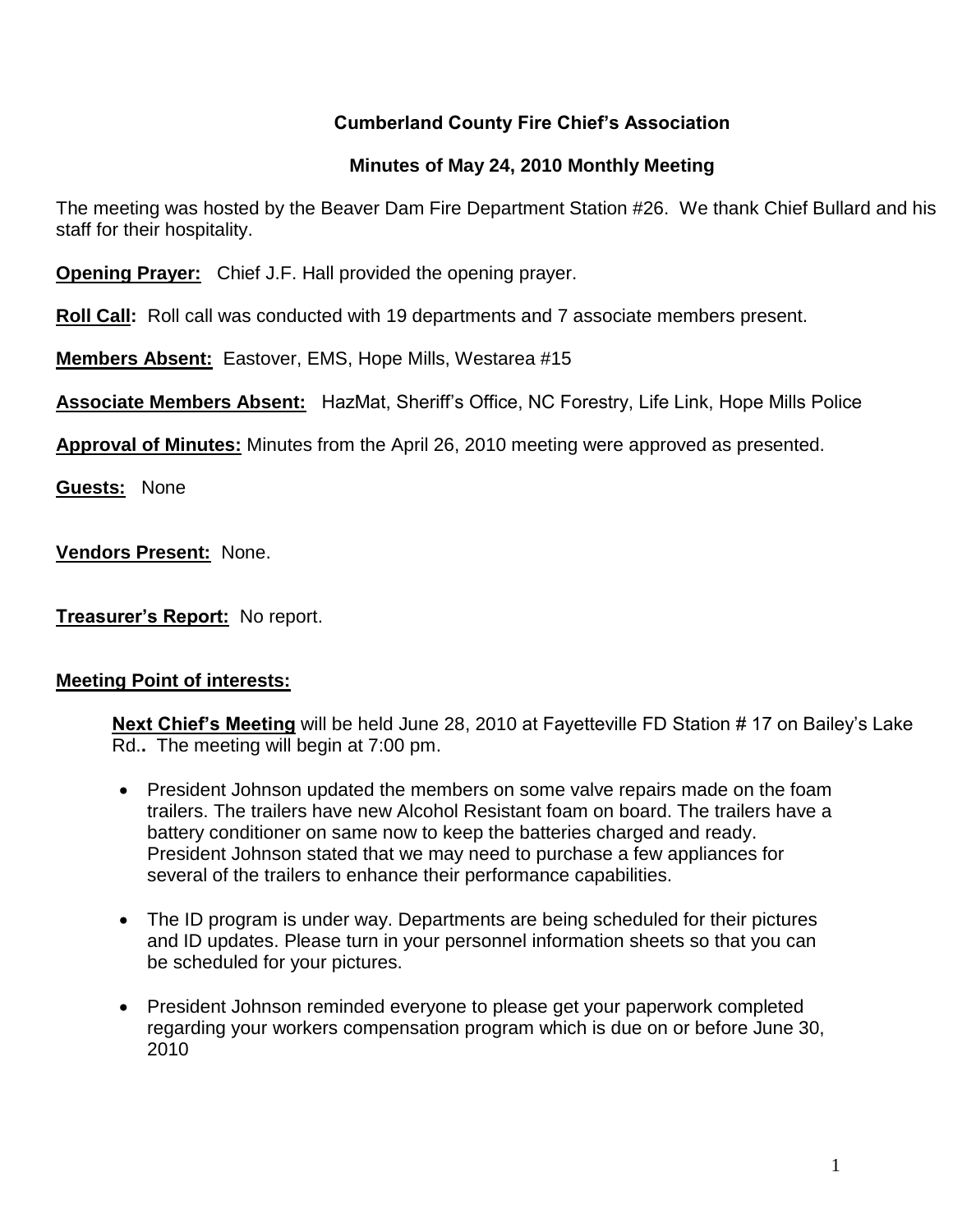- President Johnson advised the members that Mike Roye was no longer with the EMS service for Cape Fear Valley Hospital. Mark McLaurin is the Interim Chief for the EMS division, while James Bullard serves as the Interim Chief of Life Link.
- President Johnson handed out packets which contained; a fundraiser for Archie Cox, Legal Briefs, Legislative Day in Raleigh and several training classes.

## **OLD BUSINESS:**

- President Johnson gave an up-date on the budget issues. He informed the members that the Public Safety Task Force (PSTF) met with the County Finance Committee to discuss our ongoing budget woes. The finance committee will recommend to the entire board to support a  $\frac{3}{4}$ cent increase within the Special Fire District Tax Fund in order to increase low wealth funding up to \$ 250,000 and to provide additional funding for critical county-wide fire service needs such as the P-25 Digital Radio upgrade for 525 radios, Firehouse upgrade to accommodate future automation for our services. Fire Commissioner Ed Melvin echoed and stated that County Manager Martin will present the county budget to the commissioner's tomorrow night (Tuesday May 25, 2010) with the stated increase.
- President Johnson announced that the radio re-programming was almost completed. Michael Horne is working on several additional templates to assist with other county mutual aid channels

### **NEW BUSINESS:**

- President Johnson is working with Deputy Chief Harris in regards to a defect and recall on issues with the new fire safety trailer. Surrey Fire Safety House has been notified and we are awaiting an answer concerning the issue.
- President Johnson had all of the committees to meet and discuss any issues related to their particular areas.

## **COMMITTEE REPORTS:**

## **I D CARD COMMITTEE** Lt. Tara Whitman (Stoney Point) Chairperson

• FYI. Fire Chiefs are required to send a signed letter or memo with a firefighter requesting an ID Card. For any questions or an appointment contact 424-0694 or e-mail at [tara@stoneypointfire.com](mailto:tara@stoneypointfire.com)

## **FIRE PREVENTION/EDUCATION COMMITTEE** Chief J. F. Hall (Bethany) Chairperson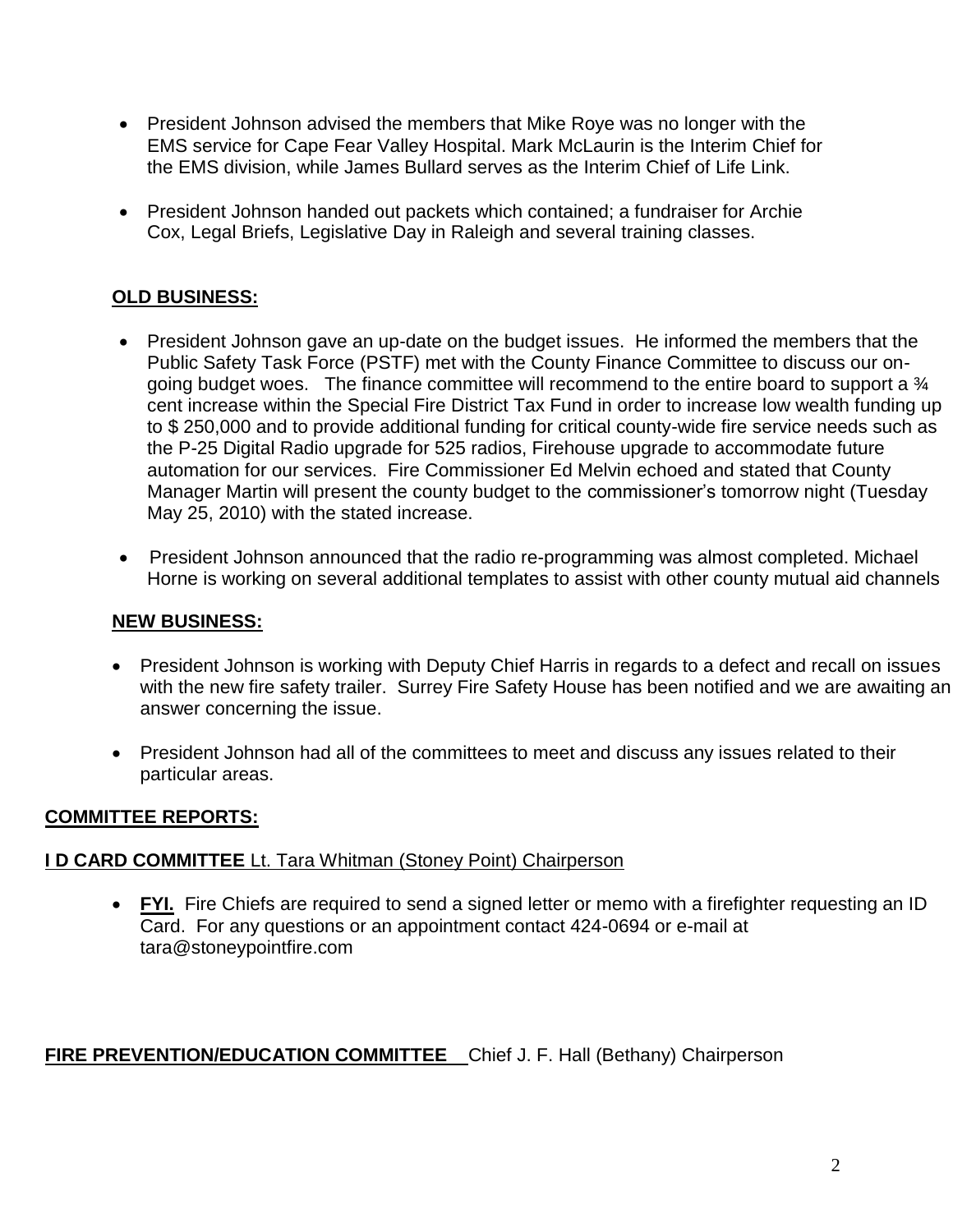The Fire Prevention Committee is looking at several ways to advertise fire safety messages. The use of the Time Warner Cable Community channel, billboards as well as written literature is being considered. The committee also wants to ensure that our Hispanic population is being targeted with these new programs. The Committee will also look at future ISO requirements dealing with Fire Prevention and Education Programs slated to go into effect around 2013. Chief Hall requested that President Johnson provide additional information concerning the new requirements.

## **COMMUNICATIONS COMMITTEE** Chief B. Bullard (Stedman) Chairperson

• The Communications Committee discussed issues related to the texting program for fire dispatching. Director Currie stated that this was a Verizon issue along with some local IT issues. A request was made to include the subdivision names in the dispatch information when applicable. The committee will be updating the communications SOG. Communications supervisor Susan Gillis stated that work on the texting issue is on-going and it was consuming a large portion of her daily work. However work was on-going between her office and various cell phone providers and OSSI.

## **STANDARDS & POLICY COMMITTEE** Chief K. Hall (Cumberland Road) Chairperson

 Chief K. Hall will be working to bring forth some operational SOG's in the future. President Johnson stated we should present about 5 SOG's every-month for review and action. SOG's is another area of interest in future ISO rating requirements.

**MEMORIAL COMMITTEE** Chief R. Marley (Pearce's Mill) Chairperson

• No report.

## **AUTOMATIC AID/MUTUAL AID COMMITTEE** Chief Ake (Beaver Dam) Chairperson

• Chief Ake requested that we re-iterate the level 1 and level 2 staging aspects as required by NIMS and our local SOG. Chiefs were reminded to please not send all rookie firefighters to your automatic aid calls.

## **FINANCE COMMITTEE** Deputy Chief Freddy Johnson Jr. (Stoney Point) Chairperson

• President Johnson discussed upcoming issues related to the Fire House Computer programs. We will need to upgrade in the next 18-24 months. We will be inviting the FH representative to our meeting to discuss all of our options. The Finance Committee will need to begin addressing spending priorities as soon as our budget is approved. We will in the interim re-new our basic Fire House Software maintenance contract. We WEB technology we will look at the feasibility of going to a consolidated server that would handle all departments in the county. We will discuss this option with the Fire House representatives and inquire about security issues surrounding such a system.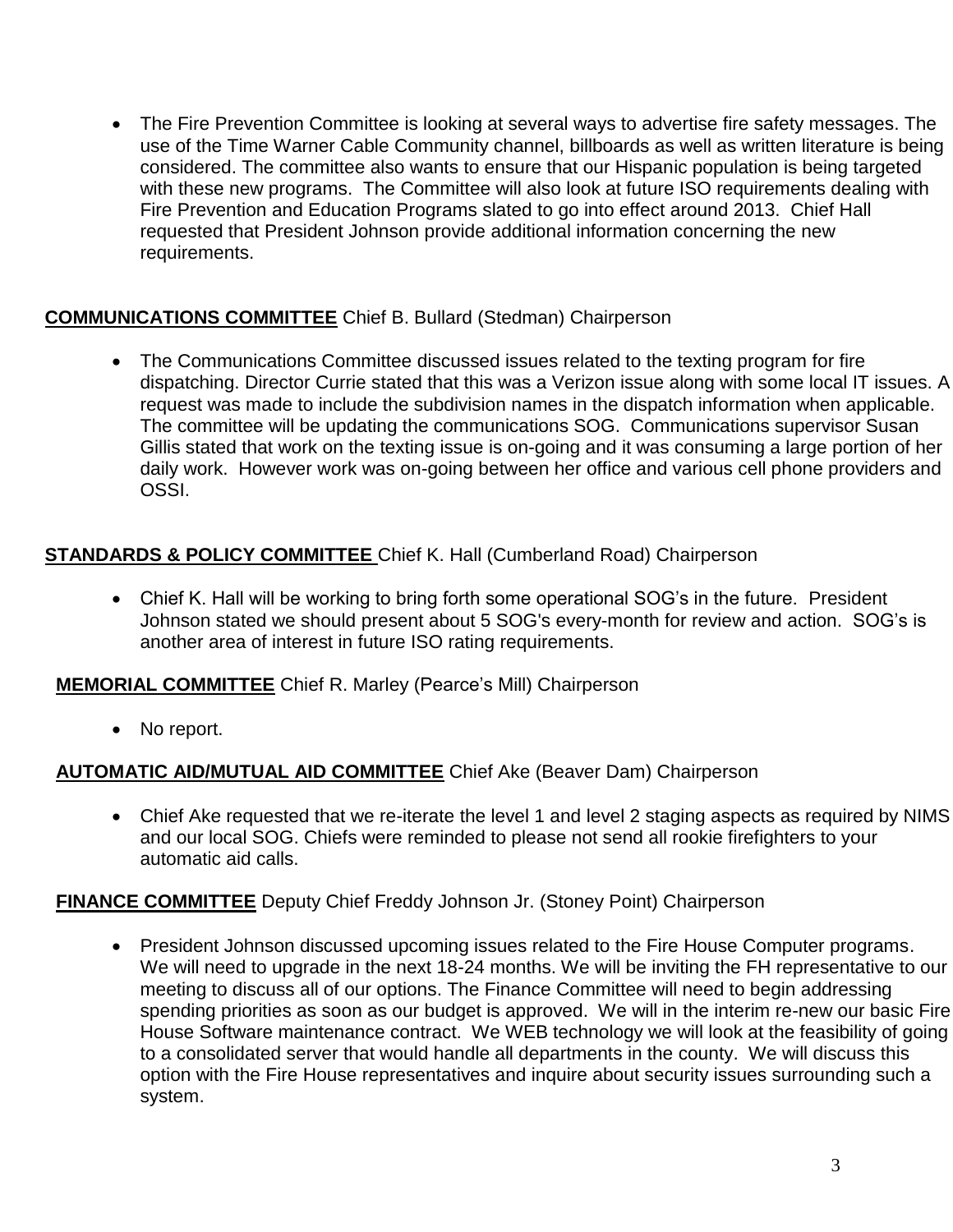## **RESCUE COMMITTEE** Deputy Chief Freddy Johnson Jr. (Stoney Point) Chairperson

• No report

### **BULK PURCHASE COMMITTEE** Chief Roye (EMS) Chairperson

• Chief Allen discussed how bulk purchasing could benefit all of the departments during these lean economical times. Chiefs were informed to discuss any major purchasing issues with Chief K. Hall who handles purchases for the FFD.

### **ASSOCIATE MEMBERS REPORT**

### **EMERGENCY SERVICES DIRECTOR/ ECC-911** Kenny Currie, Director

• Director Currie advised that the use of the Viper system was delayed due to a permitting issue and will let us know of a new startup date.

### **EMS DIRECTOR:** Vacant, Director

• No report.

**HAZMAT** BC Hieu Sifford, FFD - POC telephone for HAZMAT is 433-1729

• No report

**FORESTRY DISTRICT** Andrew Synder, County Ranger

• No report.

**FTCC** Ernest Ward, Director

A firefighter academy will begin June 1, 2010 at the training center.

### **SHERIFF'S OFFICE** Sheriff Butler

• No report

### **HIGHWAY PATROL**

 First Sgt. F. Johnson advised the members that firefighters did not need medical cards for their Class A and B operator's license as long as they were being used for the operation of fire apparatus. If a firefighter is doing "work for hire", then a medical card would be required.

### **CHRISTIAN FIREFIGHTERS** Chaplain Casanova